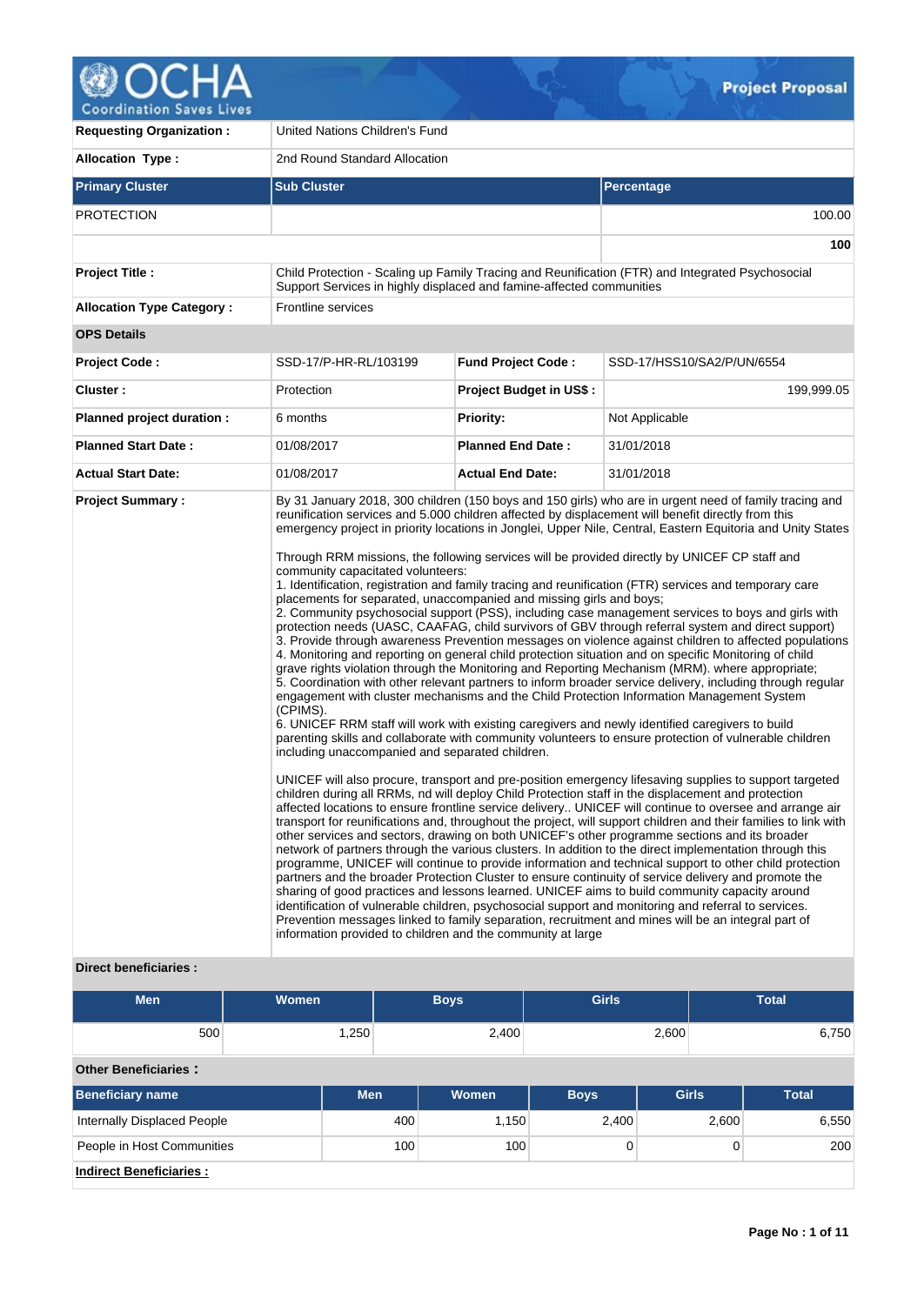Families of unaccompanied and separated children will benefit indirectly from family reunification services as they will get reunited with their loved ones.

Beneficiaries reached through community wide awareness sessions with prevention messages and risky behaviors, will be provided to the population at distribution and health screening sites. This is estimated to reach the entire population that are registered by WFP for food vouchers and Nutrition for malnutrition screening. An approximate 9,000 children and 6,000 adults will benefit from this awareness sessions indirectly.

#### **Catchment Population:**

This will be boys and girls including men and women from neighboring payams and counties that interact with the direct beneficiaries of this project through their movement across locations for economic activities and educational opportunities for children. This project envisaged that about 5,000 children and 3,000 adults will indirectly benefit from awareness messages that will be conducted on a regular basis during the RRM mission days.

### **Link with allocation strategy :**

With this funding, UNICEF will directly implement effective FTR services, with integrated psychosocial support, as part of the overall protection cluster strategy and identified priority needs and activities using the mobile and community based model with active engagement of the community through community volunteers. UNICEF will be part of all RRM missions to displacement and protection affected areas in Jonglei ( Nyirol, Ayod,), Upper Nile (Fashoda), KajoKeji and Kapoeta in Central and Eastern Equitoria States, Unity (Koch) with trained CP staff to implement community based FTR and PSS interventions. Vulnerable children and families will be identified and supported to access services and also with direct support where needed. Communities affected by the displacement will be made aware through messaging on how to prevent separation, child recruitment and provide emotional support to their children as they continue to cope with the cholera and displacement issues. Children will directly benefit from life-skills sessions especially adolescents and girls who may be exposed to risks as they strive to survive within the famine context. UNICEF will empower communities with knowledge and skills for providing needed support to their children and ensure better protection to children. To ensure children are better protected UNICEF staff will put in place an effective monitoring system to support the identification of separated and unaccompanied children with proper family care monitoring support and reunification services, to document grave violations of children and refer women and children to age and sex appropriate services. To enhance their coping mechanism, UNICEF will organize psychosocial support activities for various age groups of children, women and vulnerable caregivers among the affected population and host communities. Locations have been selected based on prioritized sector locations and intervention.

#### **Sub-Grants to Implementing Partners :**

| <b>Partner Name</b> | <b>Partner Type</b> | <b>Budget in US\$</b> |
|---------------------|---------------------|-----------------------|
|                     |                     |                       |

## **Other funding secured for the same project (to date) :**

| <b>Other Funding Source</b> | <b>Other Funding Amount</b> |
|-----------------------------|-----------------------------|
| ECHO and USAID              | 500,000.00                  |
|                             | 500,000.00                  |

## **Organization focal point :**

| <b>Name</b>                      | <b>Title</b>                       | <b>Email</b>             | Phone          |
|----------------------------------|------------------------------------|--------------------------|----------------|
| Vedasto Nsanzugwanko             | Chief of Child Protection          | vnsanzugwanko@unicef.org | +2110925330863 |
| Alice Yasmeen Abdallah           | <b>Child Protection Specialist</b> | ayabdallah@unicef.org    | +211955885551  |
| <b>BACKGROUND</b>                |                                    |                          |                |
| 1. Humanitarian context analysis |                                    |                          |                |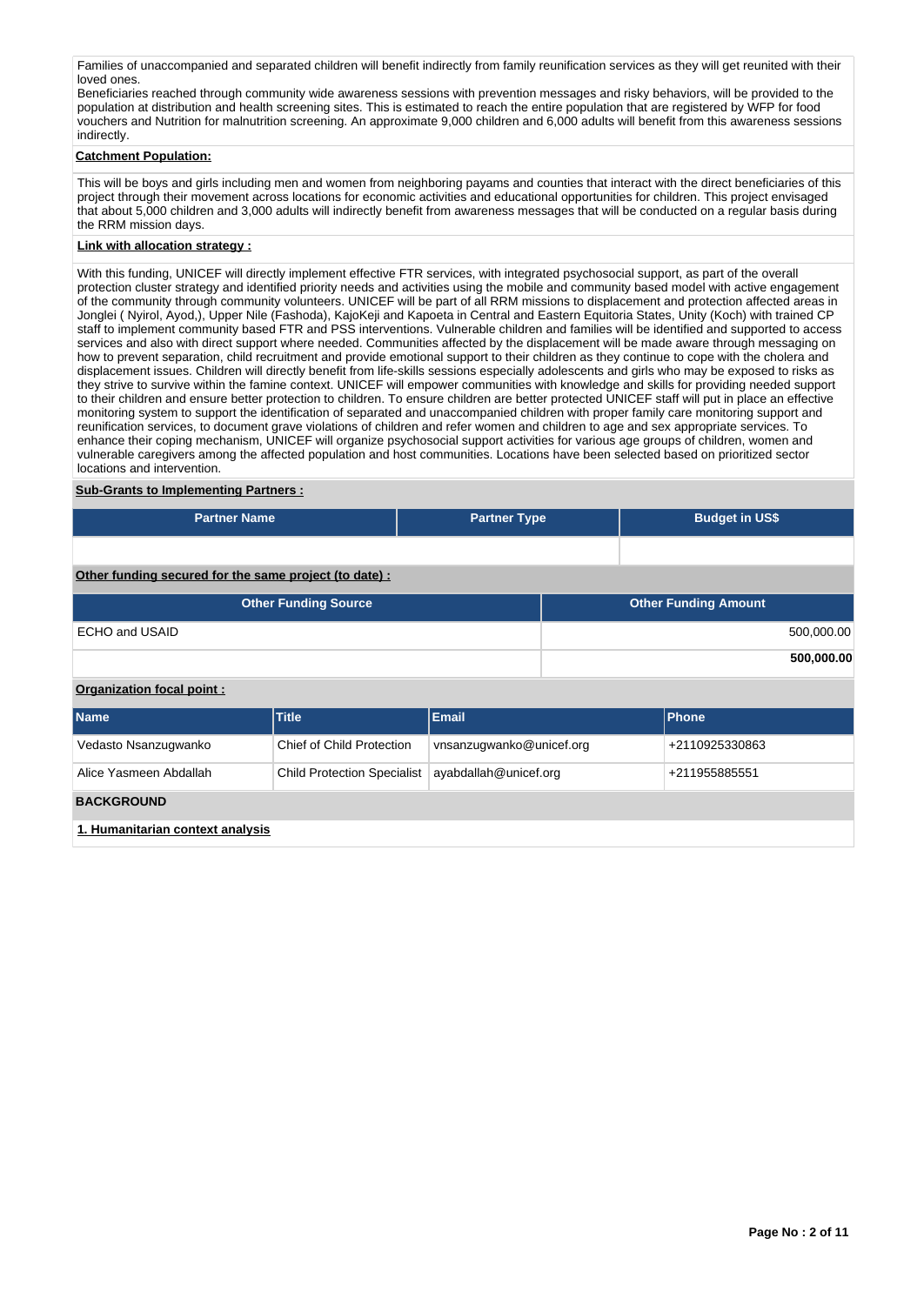Displacement trends, population needs and humanitarian access have all been affected by the insecurity resulting from ongoing fighting in most part of the country especially Unity, Greater Upper Nile and Equitoria States, not forgetting Jonglei State that is continuing to face tribal and cattle raiding conflict that exposes children to high risks of recruitment, abduction, separation and loss of lives.

With the continued fighting, the caseload of separated children has gone above 15,000 with over 9,000 current active cases that needs support and follow up and the children affected by conflict in need of psychosocial support is now over continues to increase Children continue to face grave violations of their rights including the abduction and recruitment of children.

In Unity State, there are currently 2,221 active cases of separated and unaccompanied children (1060 boys and 1161 girls) still needing support with 1393 reunifications conducted so far. This requires both mobile CP interventions and static interventions by traditional partners on the ground. There is currently no child protection partner implementing in Koch county where cattle raiding, armed ambushes of traders and business people is rampant leading to teenagers engaging in the cattle raiding due to lack of educational opportunities exposing them to high risks of injuries and death. This is also leading to high rate of early marriage issues for girls increasing their risk to adverse health complications and loss of lives.

UNICEF staff will focus on Family Tracing and Reunification for unaccompanied and separated children in locations of difficult access and critical needs in parts in Koch county for RRM missions including supporting children affected by displacement and famine related issues to access services including case management support to boys and girls with special protection needs. Incidences of grave violations will also be monitored, verified and reported accordingly including children associated with armed groups.

In Upper Nile, there are currently 2522 active cases of separated and unaccompanied children (1309 boys and 1213 girls), with 526 children reunified with their families, In Fashoda county, in particular, there are insecurity and access issues with only one CP partner who is only focused and based in Abrouc. However the continued movement of IDPs across the county and the harsh conditions they live in requires attention and follow up to ensure children do not continue to be exposed to risks.

In Jonglei in Particular Ayod state, there is no CP partner implementing creating a gap in responding to the critical needs of children in Ayod county. There has been fighting and displacement of families into Ayod and within Ayod with reports of child protection issues affecting children. People fleeing these areas report of shelling and shooting by government forces and subsequent cross-fi re with opposition forces, causing deaths of civilians, including women and children. Scenes of chaos have been described as people fled in all directions during attacks, resulting further in cases of missing family members, including children and vulnerable persons as well as the destruction of properties and looting during the fighting as reported by the protection cluster protection trend report.

In Eastern Kapoeta, there is no partner currently implementing child protection and the location been a transit point for displaced population moving in and out of Kenya from South Sudan, the child protection sub cluster continues to get reports of critical child protection issues affecting children with no direct support available to support them. Tracking of registered separated and unaccompanied children leaving Jonglei state to Kenya has been challenging due to lack of presence or support at this transit entry point. There should be presence and support at the entry point to track and support vulnerable groups of children facing these population movement across

## **2. Needs assessment**

UNICEF will be aware of all assessments conducted in locations served by this project for planning and response strategy in particular assessment conducted through interagency missions, REACH and individual organizations for for program development and planning

## **3. Description Of Beneficiaries**

This project will target girls, boys women and men in IDP settings and host communities in conflict and protection affected communities, focusing on separated and unaccompanied children, children in psychosocial distress and children who have experienced, or are at risk of grave child and human rights violations including GBV. While the emphasis of this project is to support girls and boys affected specifically by family separation, GBV and other traumatic events, additional targeting and prioritization will be promoted, based on vulnerability criteria set by the relevant working groups for FTR, PSS, GBV and Children Associated with Armed Forces and Armed Groups (CAAFAG).

## **4. Grant Request Justification**

With technical and implementation leadership from UNICEF in the RRM missions, UNICEF has made significant gains in registering separated and unaccompanied children, providing tracing and reunification support services including care arrangements and monitoring and psychosocial support services to approximately 45,000 (24,247 girls and 20,753 boys and 24194 females and 25,772 males) children and 49,966 caregivers and other community adults among the IDPs and host community members in Unity, Jonglei and Upper Nile States since the beginning of 2017. Over 500 separated and unaccompanied children have been identified and supported through RRM missions by UNICEF staff. The support includes psycho social support, registration, care monitoring, referrals to services and facilitating family tracing and reunification in collaboration with other CP partners and service providers.

UNICEF 3 CP NOB staff will identify community volunteers at each RRM location among the displaced and host community members based on compatibility with the affected population. These volunteers are mainly teachers and other professional that have been displaced and out of regular work. These volunteers will be given an orientation training for 1-2 days depending on the location and if it is first time visit. These volunteers will be provided with knowledge and skills in raising awareness, identification of vulnerable children and how to do basic interview of children and caregivers caring for separated and unaccompanied children including other vulnerable groups of children. UNICEF CP staff will work closely with the volunteers to identify the vulnerable children, organize psycho social support activities and conduct awareness sessions at distribution and screening sites by other service providers. Vulnerable children identified will be referred to life saving services within the RRM integrated program such as health, food, nutrition etc. and followed up to ensure the children receive and access the services.

UNICEF sets a help desk and works with a volunteer to conduct interviews and registration of UASC and other vulnerable children. The volunteers are also taken through the use of the FTR forms and referral form. A follow up support plan will also be developed with the volunteers as a continued support to the identified vulnerable children and to continue to organize recreational and informal learning activities with the children. PSS supplies are taken and used with the volunteers and children and is left in the custody of the volunteers and adolescents to continue organizing activities with the children. UNICEF RRM however has instituted RRM follow up missions to locations visited and support and identification of vulnerabilities conducted. This follow up missions is to ensure continuity assistance and management of critical protection cases to prevent relapse.

The 3 NOB staff will participate in RRM missions on a rotational basis with one NOB staff participating per RRM mission. RRM missions are organized every two weeks per location with a follow up mission for a week to follow up on the response provided. The NOB role will be the identification and provision of the orientation training to the community volunteers and the direct implementation of the child protection activities with support from the community volunteers who will continue to receive technical advice and guidance from the NOB during the implementation phase. The NOBs will also develop a follow support plan with the volunteers and maintain contact with the volunteers as a support and follow up mechanism. These staff will spend 50% of their time to the implementation of child protection through RRM missions. Each NOB will undertake 6 missions during the project cycle, for a total of 18 RRM missions covering the following priority locations: Kapoeta east, Nyirol, Fashoda, Kajo-keji, Ayod and Koch. In the latter counter, UNICEF staff will focus on FTR activities.

### **5. Complementarity**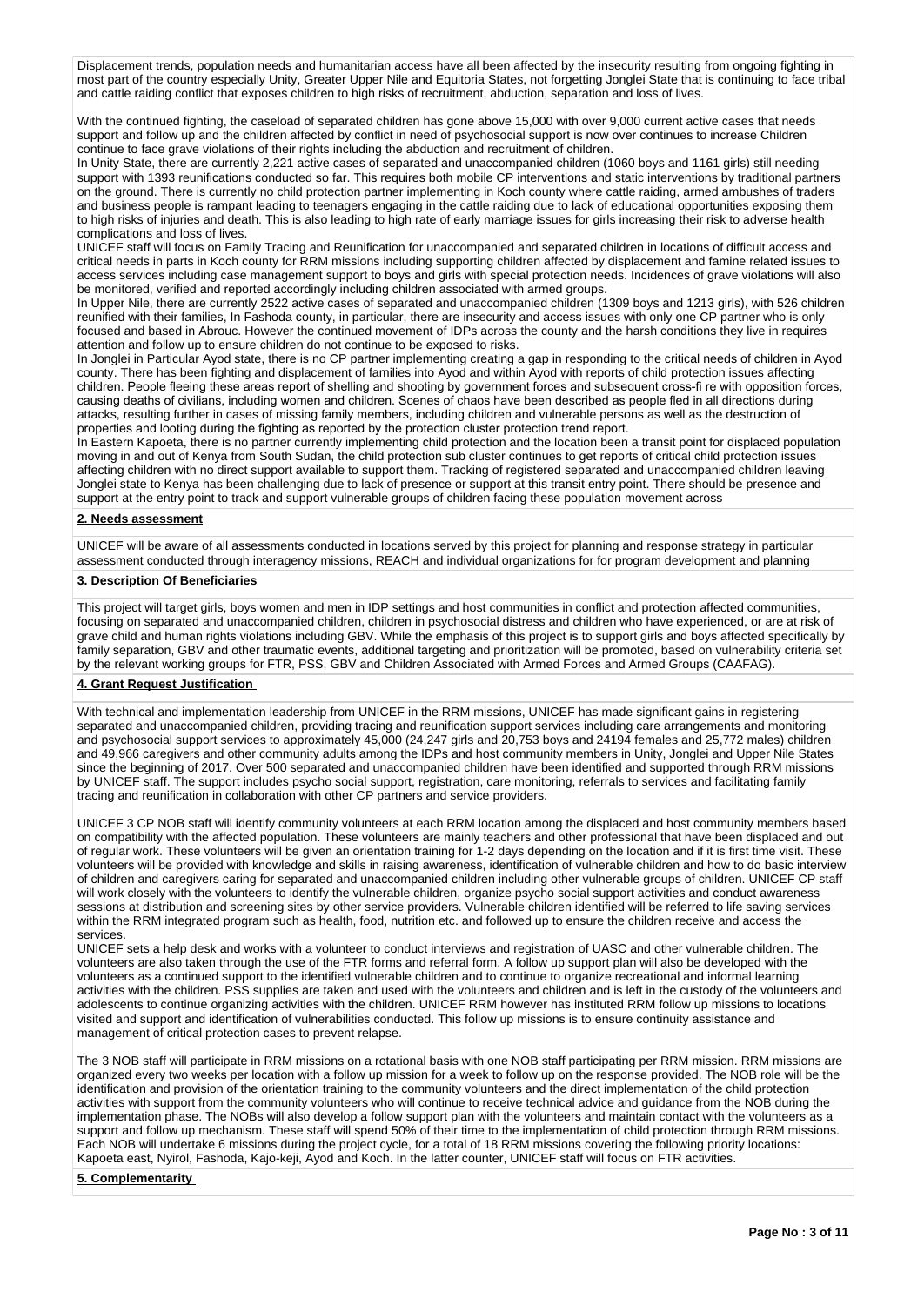This project will be complemented with UNICEF supported projects in child protection, Nutrition, GBV, Health etc in the RRM locations and surroundings by partners. There will be direct link with these projects and partners for coordinated services including follow up and sustainability and continuity of services to the beneficiaries. To ensure an integrated programming and support to vulnerable children, this project will be highly complimented and coordinated by other UNICEF sector programs implemented in the same locations as this project (Nutrition, Health, GBV and child protection).

Funding from other sources of UNICEF core funding, such as USAID and ECHO, will help to complement and support the implementation of this project.

## **LOGICAL FRAMEWORK**

#### **Overall project objective**

Displaced, conflict-affected girls and boys separated from their parents or other primary caregivers in famine affected areas have access to rapid identification, tracing, family reunification, and psychosocial support services which seek to keep them safe from violence and other grave child rights violations.

### **PROTECTION**

| <b>Cluster objectives</b>                                                                                               | <b>Strategic Response Plan (SRP) objectives</b>                                                      | <b>Percentage of activities</b> |
|-------------------------------------------------------------------------------------------------------------------------|------------------------------------------------------------------------------------------------------|---------------------------------|
| Protection response services are available in<br>all counties that are heavily affected by<br>conflict or displacement. | SO1: Save lives and alleviate the suffering of<br>those most in need of assistance and<br>protection | 100                             |

**Contribution to Cluster/Sector Objectives :** FTR services constitute crucial lifesaving interventions, necessary to promote the highest level of care and protection for separated and unaccompanied children (UASC) by placing them back in the care of their immediate families. This project aims to ensure that this service is available to by providing direct rapid response interventions by frontline UNICEF child protection staff who have the required knowledge, skills and the resources to implement appropriate FTR activities. UNICEF will work with community volunteer's especially former teachers and those that have been working with NGOs/CBOs and leaders among the affected population in each location of intervention to scale up the intervention and reach among the affected population through mobile community based interventions. This approach seeks to progressively improve the quality of these services, building on the resources within the affected population and also lessons learnt from previews RRM missions in a bid to enhance community empowerment and capacity to better protect children and ensure continuity and sustainability. The approach will include providing technical support to the community volunteers through a one day workshop on child protection with focus on FTR and PSS including roles and responsibilities in implementing with on the job mentoring and coaching during the rapid response mission period. UNICEF CP staff will do direct implementation, coordination for the purposes of access and referrals of vulnerable children and families to services and monitoring and reporting on the CP issues and interventions.

## **Outcome 1**

1.1 Family separation is prevented and responded to, and 500 unaccompanied and separated children are cared for and protected according to their specific needs and their best interests

## **Output 1.1**

#### **Description**

500 Unaccompanied and Separated children are provided with timely identification and registration, adequate care and family tracing and reunification services through a coordinated manner and in line with the FTR WG SOPs and ISPs

#### **Assumptions & Risks**

Assumptions include: Regular RRM missions planned and executed, clear rooster for UNICEF CP staff to engage and participate in the RRM missions, availability of flights to the famine affected locations, possibility of conducting mobile interventions within the affected counties in the different payams, community and authorities approval and support in conducting rapid FTR services (tracing and reunification where possible), community willingness to provide temporary care for unaccompanied children who are alone.

Risks: Fluctuating security situation and instability, seasonal challenges, particularly during the raining season, organizational capacity in terms of human and operational capacity in remote locations; government and other local authorities may not approve various aspects of conducting family tracing and reunification, particularly moving children from one location to another (e.g., moving children from government-controlled areas to opposition areas, which is where the parents are); community support for transferring children in extremely vulnerable situations (e.g., children in contact or conflict with the law, children experiencing abuse, etc).

To mitigate these risks, UNICEF plans to offer significant onsite implementation, on-the-job training to promote increased community capacity and is actively improving government and local authority relations and communication systems to ease national reunifications across state and county lines. Additionally, through UNICEF implemented community-based PSS initiatives, more parents, teachers, faithbased leaders, and other community groups are taking greater interest and playing a more active role in promoting the safety and care of children in particularly vulnerable situations.

## **Indicators**

|                                                       |                                                       |                                                                                                                          | <b>End cycle beneficiaries</b> |              |     |                   | End<br>cycle  |
|-------------------------------------------------------|-------------------------------------------------------|--------------------------------------------------------------------------------------------------------------------------|--------------------------------|--------------|-----|-------------------|---------------|
| Code                                                  | <b>Cluster</b>                                        | Indicator                                                                                                                | <b>Men</b>                     | <b>Women</b> |     | <b>Boys Girls</b> | <b>Target</b> |
| Indicator 1.1.1                                       | <b>PROTECTION</b>                                     | Number of vulnerable children, including UASC<br>registered and received individual support from<br><b>CP Help Desks</b> |                                |              | 150 | 150               | 300           |
|                                                       | <b>Means of Verification: national CPIMS database</b> |                                                                                                                          |                                |              |     |                   |               |
| Indicator 1.1.2                                       | <b>PROTECTION</b>                                     | Number of children reunified through FTR<br>services                                                                     |                                |              | 50  | 50                | 100           |
| <b>Means of Verification: national CPIMS database</b> |                                                       |                                                                                                                          |                                |              |     |                   |               |
| Indicator 1.1.3                                       | <b>PROTECTION</b>                                     | Number of RRM missions conducted by 3<br>UNICEF CP NOB staff                                                             |                                |              |     |                   | 18            |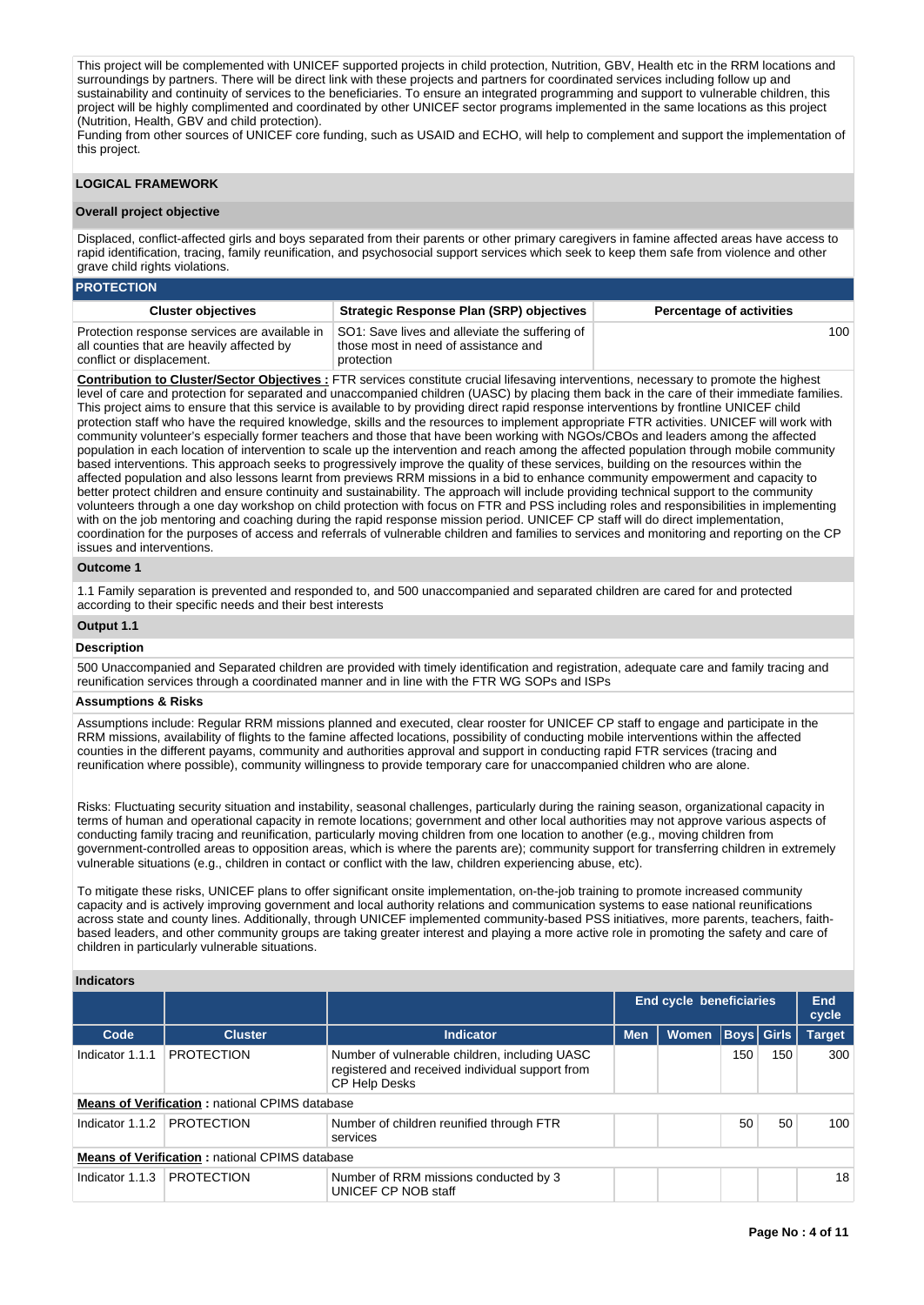|                                | <b>Means of Verification: UNICEF RRM reports</b>                     |                                                                                                                                                                                                                            |     |
|--------------------------------|----------------------------------------------------------------------|----------------------------------------------------------------------------------------------------------------------------------------------------------------------------------------------------------------------------|-----|
| Indicator 1.1.4                | <b>PROTECTION</b>                                                    | Number of RRM missions conducted by UNICEF<br>P <sub>3</sub> staff                                                                                                                                                         | 3   |
|                                | <b>Means of Verification: UNICEF RRM Mission report</b>              |                                                                                                                                                                                                                            |     |
| Indicator 1.1.5                | <b>PROTECTION</b>                                                    | Number of community volunteers trained on child<br>protection                                                                                                                                                              | 180 |
|                                | <b>Means of Verification: Participants list and training reports</b> |                                                                                                                                                                                                                            |     |
| Indicator 1.1.6                | <b>PROTECTION</b>                                                    | % increase of community volunteers knowledge<br>on child protection principles                                                                                                                                             | 60  |
|                                | <b>Means of Verification: UNICEF RRM reports</b>                     |                                                                                                                                                                                                                            |     |
| <b>Activities</b>              |                                                                      |                                                                                                                                                                                                                            |     |
| Activity 1.1.1                 |                                                                      |                                                                                                                                                                                                                            |     |
|                                |                                                                      | Identify, register and conduct family tracing and reunification services for new unaccompanied, separated and missing children                                                                                             |     |
| Activity 1.1.2                 |                                                                      |                                                                                                                                                                                                                            |     |
|                                | emergency support (FTR services)                                     | Continue tracing of unaccompanied, separated and missing girls and boys; where necessary, ensure temporary care placements and other                                                                                       |     |
| Activity 1.1.3                 |                                                                      |                                                                                                                                                                                                                            |     |
|                                |                                                                      | Oversee and arrange reunification, including booking and coordinating flights with UNHAS                                                                                                                                   |     |
| Activity 1.1.4                 |                                                                      |                                                                                                                                                                                                                            |     |
|                                |                                                                      | Deploy Child Protection staff in the emergency locations for continuous coaching, mentoring and coordination of FTR and the broader child<br>protection response and directly implement FTR services (2 weeks in a month). |     |
| <b>Outcome 2</b>               |                                                                      |                                                                                                                                                                                                                            |     |
|                                | through community based approaches;                                  | 1.2 Girls and Boys coping mechanisms and resilience are strengthened and severely affected children are receiving appropriate support                                                                                      |     |
| Output 2.1                     |                                                                      |                                                                                                                                                                                                                            |     |
| <b>Description</b>             |                                                                      |                                                                                                                                                                                                                            |     |
| based interventions            |                                                                      | 5,000 boys and girls with protection needs and their caregivers access psycho social support services through mobile and static community                                                                                  |     |
| <b>Assumptions &amp; Risks</b> |                                                                      |                                                                                                                                                                                                                            |     |
|                                |                                                                      | Suitable, non-distressed community resource volunteers are available and willing to be trained to provide ongoing support                                                                                                  |     |

Risks: Fluctuating security situation and instability, seasonal challenges, particularly during rainy season, organizational capacity in terms of human and operational capacity in remote locations and in transitioning from centre-based PSS to more organic community-based PSS; community interest and perceptions of child protection and care

To mitigate these risks, UNICEF plans to continue offering essential onsite and remote technical support to promote increased capacity. A new PSS curriculum, developed by UNICEF and consultants for the South Sudanese context, has been finalized and rolled out in 2015, which promotes utilization of local knowledge, materials, and community groups in playing a more hands-on role in promoting the safety and care of children. UNICEF, as lead of the PSS Task Force, will continue to promote the utilization of this curriculum and community-based strategy among members of the PSS Task Force and direct partners.

## **Indicators**

|                 |                                                          |                                                                                                                                                                 | <b>End cycle beneficiaries</b> | <b>End</b><br>cycle |                   |           |               |
|-----------------|----------------------------------------------------------|-----------------------------------------------------------------------------------------------------------------------------------------------------------------|--------------------------------|---------------------|-------------------|-----------|---------------|
| Code            | <b>Cluster</b>                                           | <b>Indicator</b>                                                                                                                                                | <b>Men</b>                     | Women               | <b>Boys Girls</b> |           | <b>Target</b> |
| Indicator 2.1.1 | <b>PROTECTION</b>                                        | Number of emergency affected children receiving<br>psychosocial support through provision of child<br>friendly spaces or other community-based<br>interventions |                                |                     | 2,30<br>0         | 2,70<br>0 | 5,000         |
|                 | <b>Means of Verification: CPSC 5W reporting</b>          |                                                                                                                                                                 |                                |                     |                   |           |               |
| Indicator 2.1.2 | <b>PROTECTION</b>                                        | Number of children referred to other sectors for<br>assistance/support services, including nutrition<br>and specialized health service                          |                                |                     | 100               | 100       | 200           |
|                 | <b>Means of Verification:</b> 5W reporting and FTR CPIMS |                                                                                                                                                                 |                                |                     |                   |           |               |
| Indicator 2.1.3 | <b>PROTECTION</b>                                        | Number of sessions conducted for CP monitoring<br>and mainstreaming                                                                                             |                                |                     |                   |           | 6             |
|                 |                                                          | <b>Means of Verification</b> : Reports from CP sessions held on the ground with volunteers and other sector staff                                               |                                |                     |                   |           |               |
| $A = 41, 714$   |                                                          |                                                                                                                                                                 |                                |                     |                   |           |               |

# **Activities**

## **Activity 2.1.1**

Implement mobile and community-based psychosocial support initiatives with affected children and caregivers by providing structured psychosocial support activities

#### **Activity 2.1.2**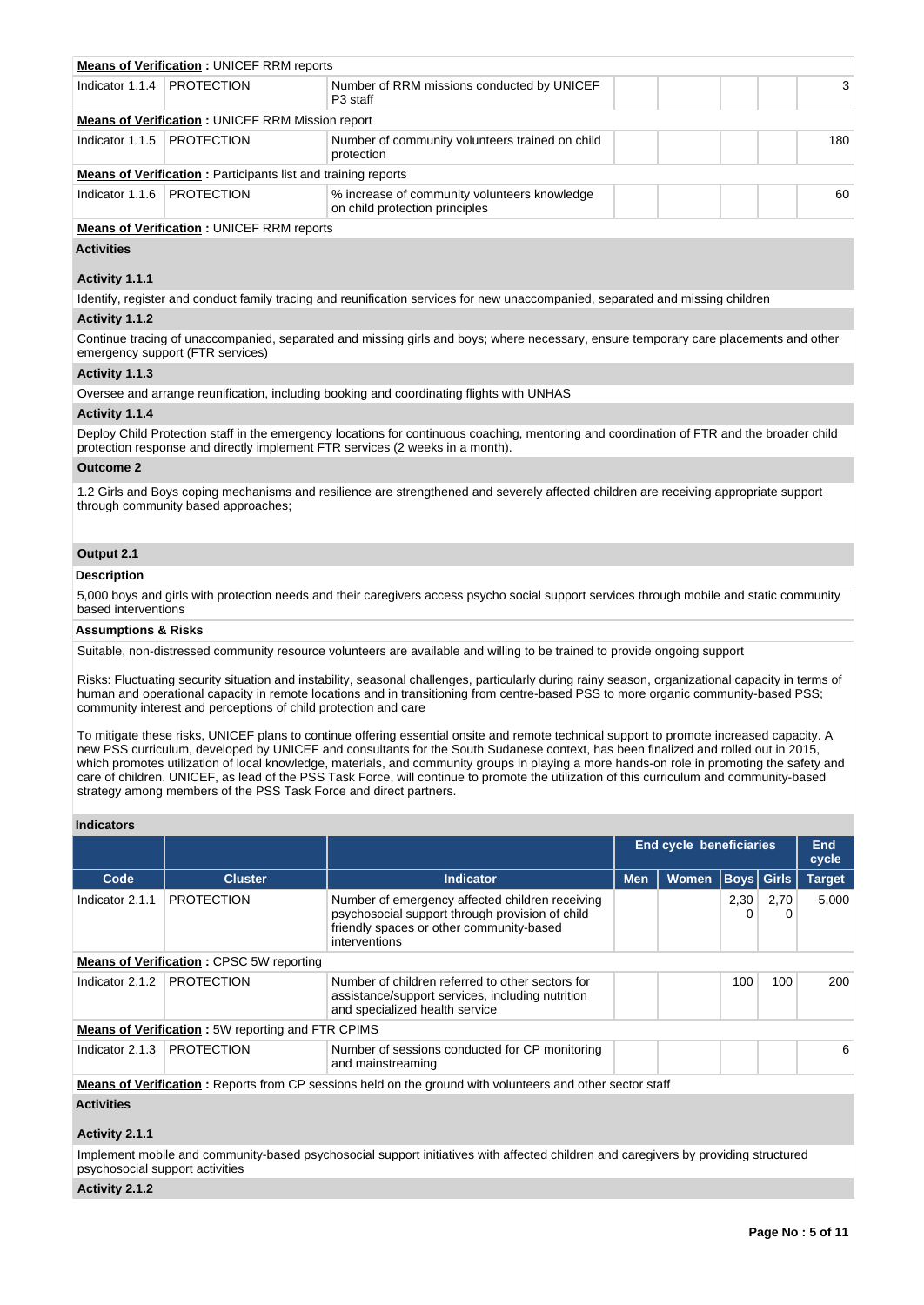Provide trainings and mentoring to child protection community volunteers on child protection and PSS to carry out quality CBCFS/CBPSS, in line with national guidelines

## **Activity 2.1.3**

Provide girls and boys with protection needs with Case Management services including direct life saving services and referrals

#### **Activity 2.1.4**

Provide PSS supplies for the utilization of volunteers and beneficiaries in the implementation of PSS activities

**Additional Targets :** 1,750 adults (500 males and 1250 females) among the IDPs and host communities Through community wide awareness activities on prevention of separation, child recruitment and other grave violations against children, UNICEF intends to reach at distribution and health and nutritional level screening sites

## **M & R**

#### **Monitoring & Reporting plan**

UNICEF CP team through the planned RRM missions will conduct consistent monitoring of the situation of children. However as a way of improving on the rapid response mechanism, UNICEF RRM missions have now instituted follow up monitoring support to locations already visited and programs implemented. This is to ensure adequate support to vulnerable children, ensure continuity of programs and to measure progress based on the services provided and the referrals to other service providers.

UNICEF CP will use already existing field monitoring checklist and FGDs tools developed by UNICEF for program monitoring. Since this is a direct implementation, UNICEF will engage the community and beneficiaries in conducting the monitoring to ensure transparency and effective accountability by UNICEF.

Monthly reports will be compiled and every RRM intervention will be followed by a comprehensive report. Information on Separated and unaccompanied children will be documented on the CPIMS forms and shared with the CPIMS database focal point (Save the Children) and monthly 5Ws and safety audit reports will be completed and shared with CPSC and GBV working group respectively. This information will also feed into the UNICEF monthly sitrep.

Quarterly reports will be provided to UNOCHA on the implementation of this project and a final cumulative report will be provided to OCHA at the end of the project in February 2018

#### **Workplan**

| <b>Activitydescription</b>                                                                                                                                                                                                                    | Year |   | $\mathbf{2}$ | 3 | 5 | 6 | 8              | 9                               |                           |                          |              |
|-----------------------------------------------------------------------------------------------------------------------------------------------------------------------------------------------------------------------------------------------|------|---|--------------|---|---|---|----------------|---------------------------------|---------------------------|--------------------------|--------------|
| Activity 1.1.1: Identify, register and conduct family tracing and reunification<br>services for new unaccompanied, separated and missing children                                                                                             |      |   |              |   |   |   |                | $X$ $X$ $X$ $X$                 |                           |                          |              |
|                                                                                                                                                                                                                                               | 2018 | X |              |   |   |   |                |                                 |                           |                          |              |
| Activity 1.1.2: Continue tracing of unaccompanied, separated and missing girls and<br>boys; where necessary, ensure temporary care placements and other emergency                                                                             | 2017 |   |              |   |   |   | $\mathsf{X}^-$ |                                 |                           | $x \mid x \mid x \mid x$ |              |
| support (FTR services)                                                                                                                                                                                                                        | 2018 | X |              |   |   |   |                |                                 |                           |                          |              |
| Activity 1.1.3: Oversee and arrange reunification, including booking and<br>coordinating flights with UNHAS                                                                                                                                   | 2017 |   |              |   |   |   | $\mathsf{X}$   | $\mathsf{X}$                    | $x \mid x$                |                          | $\mathsf{X}$ |
|                                                                                                                                                                                                                                               | 2018 | X |              |   |   |   |                |                                 |                           |                          |              |
| Activity 1.1.4: Deploy Child Protection staff in the emergency locations for<br>continuous coaching, mentoring and coordination of FTR and the broader child<br>protection response and directly implement FTR services (2 weeks in a month). | 2017 |   |              |   |   |   | $\mathsf{X}$   | $\mathsf{X}$                    | $x \mid x$                |                          | $\mathsf{X}$ |
|                                                                                                                                                                                                                                               | 2018 | X |              |   |   |   |                |                                 |                           |                          |              |
| Activity 2.1.1: Implement mobile and community-based psychosocial support<br>initiatives with affected children and caregivers by providing structured                                                                                        | 2017 |   |              |   |   |   | $\mathsf{X}$   | ΙX.                             | $x \mid x$                |                          | $\mathsf{X}$ |
| psychosocial support activities                                                                                                                                                                                                               | 2018 | X |              |   |   |   |                |                                 |                           |                          |              |
| Activity 2.1.2: Provide trainings and mentoring to child protection community<br>volunteers on child protection and PSS to carry out quality CBCFS/CBPSS, in line                                                                             | 2017 |   |              |   |   |   | $\mathsf{X}$   | $\mathsf{x}$                    | $\mathsf{X}$ $\mathsf{X}$ |                          | $\mathsf{X}$ |
| with national guidelines                                                                                                                                                                                                                      | 2018 | X |              |   |   |   |                |                                 |                           |                          |              |
| Activity 2.1.3: Provide girls and boys with protection needs with Case Management<br>services including direct life saving services and referrals                                                                                             | 2017 |   |              |   |   |   | $\times$       | <b>X</b>                        |                           | $x \times x$             |              |
|                                                                                                                                                                                                                                               | 2018 | X |              |   |   |   |                |                                 |                           |                          |              |
| Activity 2.1.4: Provide PSS supplies for the utilization of volunteers and<br>beneficiaries in the implementation of PSS activities                                                                                                           | 2017 |   |              |   |   |   |                | $x \mid x \mid x \mid x \mid x$ |                           |                          |              |
|                                                                                                                                                                                                                                               | 2018 | X |              |   |   |   |                |                                 |                           |                          |              |

## **OTHER INFO**

## **Accountability to Affected Populations**

To promote accountability to beneficiaries, UNICEF intends to plan, organize and implement activities with the full participation of the beneficiairies and their families. Program monitoring will be conducted with the beneficiaries as well and a feedback mechanism will be put in place during FDGs with beneficiaries and caregivers including the community volunteers to provide feedback on the effect of the program on their lives. Feedback will also be provided on the tracing outcomes to separated and unaccompanied children to maintain and support a normal state of mind regarding the ir family tracing situation.

#### **Implementation Plan**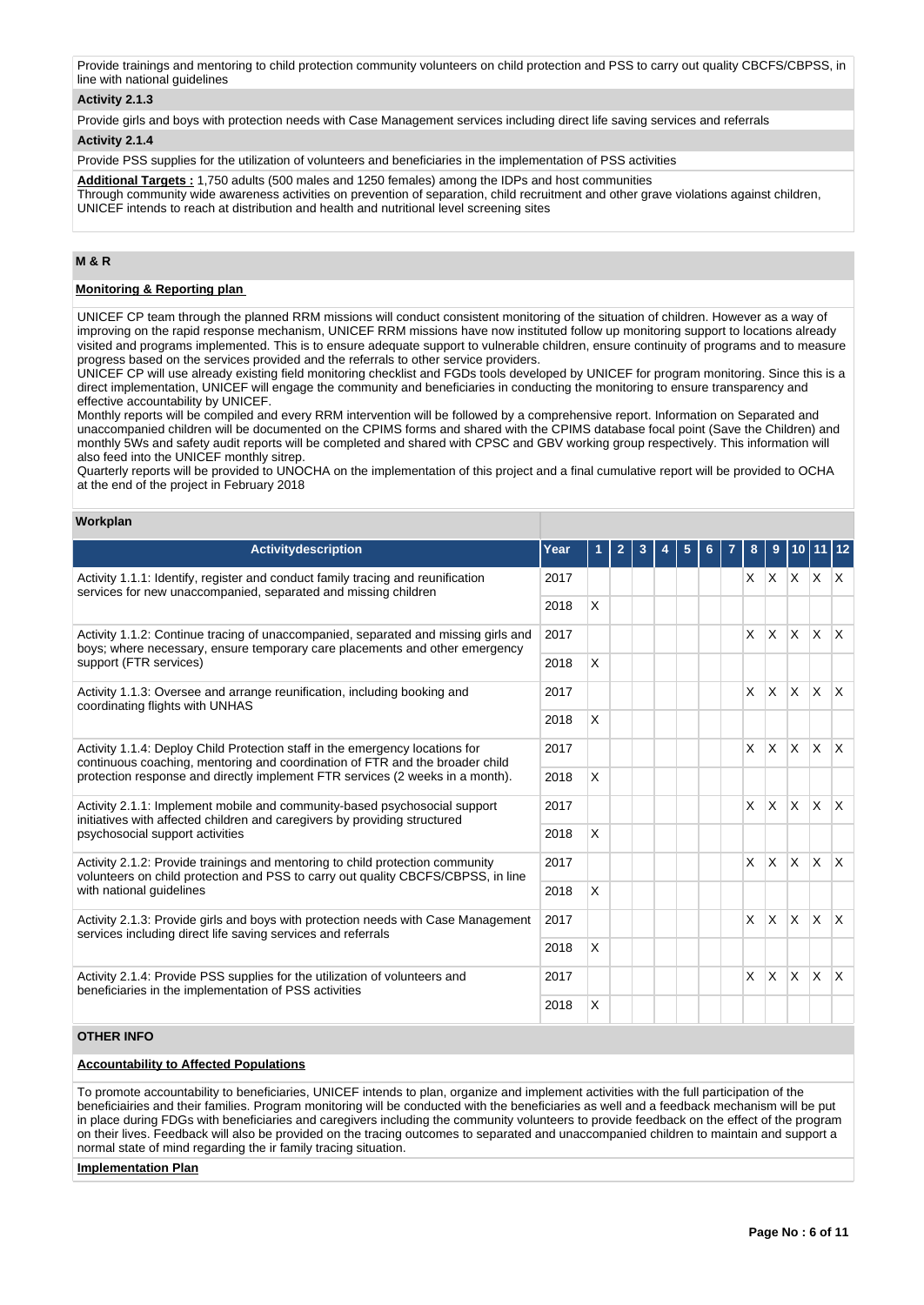Through RRM missions, the following services will be provided directly by UNICEF CP staff:

1. Identification, registration and family tracing and reunification (FTR) services and temporary care placements for separated, unaccompanied and missing girls and boys

2. Community psychosocial support (PSS), and referrals when needed for women and children including on GBV;

3. Provide thorough awareness Prevention messages to the affected population including children

4. Monitoring and reporting of the general child protection situation and specific Monitoring and Reporting Mechanism (MRM) participation, where appropriate

5. Conduct rapid assessments to better understand the needs of women and children along with mapping of the available services on the ground – these assessments will not only assist in identifying vulnerabilities and risks but also support mainstreaming of GBV and Child Protection across other sectors

6. Coordination with other relevant partners to inform broader service delivery, including through regular engagement with cluster mechanisms and the Child Protection Information Management System (CPIMS).

It is important for UNICEF to approach through RRM as that is best quickest way to reach out to very vulnerable groups. During UNICEF RRM missions' response package includes providing lifesaving relief supplies to children and families including nutrition, health, NFIs and materials for registration of separated children and organizing psychosocial interventions with children and caregivers. These supplies provide immediate relief and support to malnourished children, separated and unaccompanied children and other vulnerable groups of children and families who need assistance.

UNICEF CP staff will identify community volunteers at each RRM location among the displaced and host community members based on compatibility with the affected population. These volunteers are mainly teachers and other professional that have been displaced and out of regular work. These volunteers will be given an orientation training for 1-2 days depending on the location and if it is first time visit. These volunteers will be provided with knowledge and skills in raising awareness, identification of vulnerable children and how to do basic interview of children and caregivers caring for separated and unaccompanied children including other vulnerable groups of children.

UNICEF CP staff will work closely with the volunteers providing on the job coaching and mentoring to identify the vulnerable children, organize psycho social support activities and conduct awareness sessions at distribution and screening sites by other service providers. UNICEF staff will setup a help desk and works with a volunteer to conduct interviews and registration of UASC and other vulnerable children. The volunteers are also taken through the use of the FTR forms and referral form. A follow up support plan is also developed with the volunteers as a continued support to the identified vulnerable children and to continue to organize recreational and informal learning activities with the children. PSS and FTR supplies are taken and used with the volunteers and children and is left in the custody of the volunteers and adolescents to continue organizing activities with the children. UNICEF RRM however has instituted RRM follow up missions to locations visited and support and identification of vulnerabilities conducted. This follow up missions is to ensure continuity assistance and management of critical protection cases to prevent relapse.

### **Coordination with other Organizations in project area**

**Name of the organization Areas/activities of collaboration and rationale** 

### **Environment Marker Of The Project**

A: Neutral Impact on environment with No mitigation

#### **Gender Marker Of The Project**

2a-The project is designed to contribute significantly to gender equality

#### **Justify Chosen Gender Marker Code**

UNICEF child protection programmes are designed to reach girls and boys who are most at risk of, or who have experienced violence, abuse, exploitation, or neglect. Beneficiaries include 55 per cent girls and 45 per cent boys, and programme activities are specifically designed to assess and meet the unique needs of both girls and boys and their caregivers to ensure the most appropriate care and child friendly services. While girls and boys may share some negative consequences of separation, there are also specific risks. For example, girls are more likely to face forced marriage, sexual violence, exploitation, and abuse, whilst boys often face coerced or forced recruitment into armed forces and groups, child rights violations when in contact or conflict with the law, arbitrary detention, and difficulties in foster care placement due to societal perceptions about male youth. Thus, UNICEF utilizes local and national advocacy, parental support for temporary caregivers, routine monitoring visits, and other community based mechanisms to prevent abuse and neglect and intervene to reduce girls' and boys' vulnerability; and, through onsite coaching and mentoring, seeks to ensure that communities and children are aware of the gender specific risks to the children. UNICEF also collects and analyzes data disaggregated by sex and age to track trends and modify programming as often as necessary

#### **Protection Mainstreaming**

Through engaging with the food, nutrition and health sectors during the RRM missions of UNICEF, UNICEF CP will ensure children's issues are identified during distributions and screening activities and also advocate and promote the use of child friendly approaches. UNICEF however has trained all UNICEF sectors on protection mainstreaming with focus on child protection and PSEA. This is key for UNICEF and therefore the nature of the RRM is integrated and complimentary.

#### **Country Specific Information**

## **Safety and Security**

UNICEF adheres to all safety and security measures during RRM missions including the safety and security of the beneficiairies and community volunteers.

#### **Access**

Access is secured before any RRM mission is undertaken by UNICEF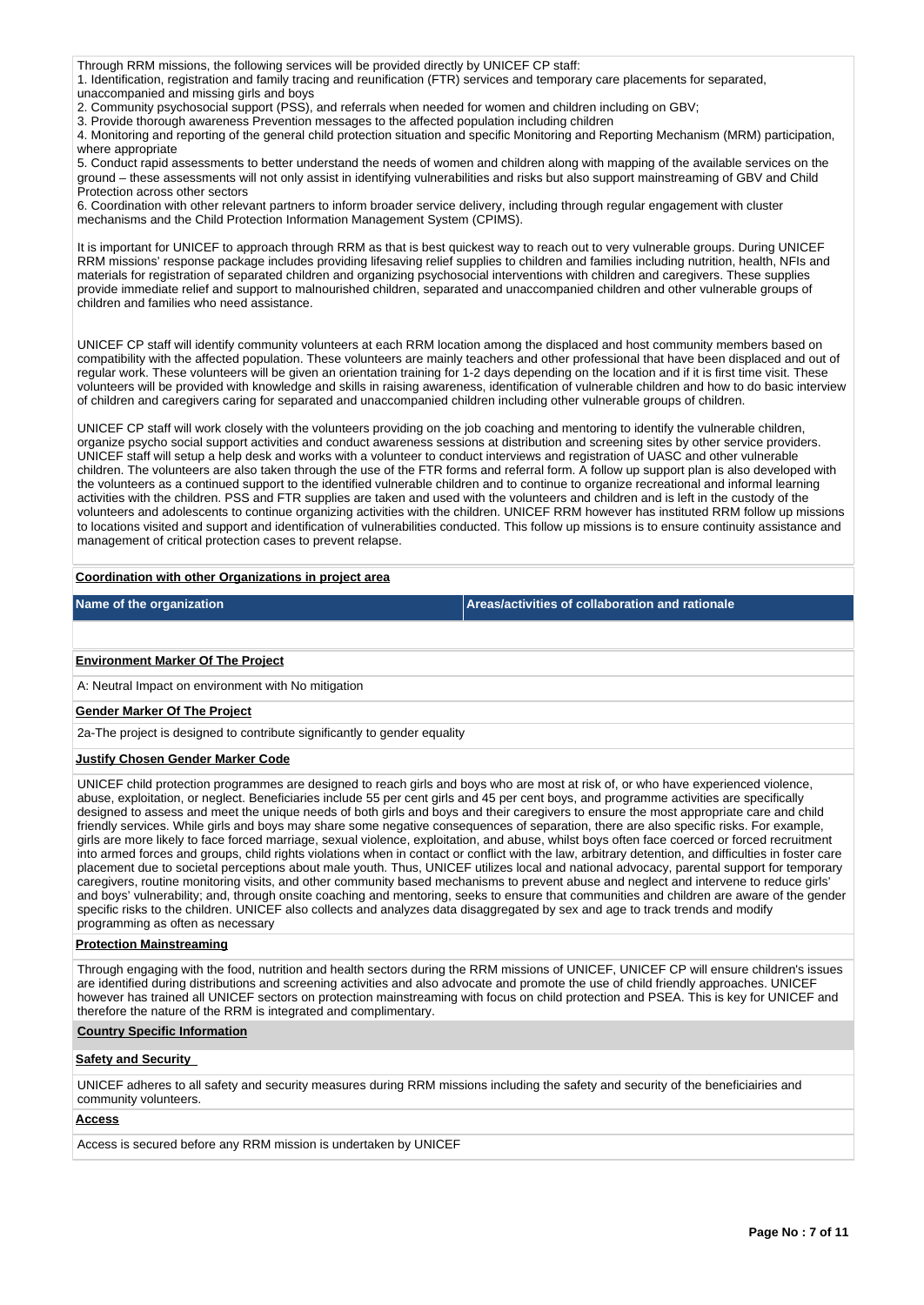# **BUDGET**

| Code         | <b>Budget Line Description</b>                                                                                                                                                                                                                                                                                                                                                                                                                                                                                                                                                                                                                                                                                                                                                                                                                                                                                                                                                            |           | D / S Quantity | <b>Unit</b><br>cost    | <b>Duration</b><br><b>Recurran</b><br>ce | $\%$<br>charged<br>to CHF | <b>Total Cost</b> |
|--------------|-------------------------------------------------------------------------------------------------------------------------------------------------------------------------------------------------------------------------------------------------------------------------------------------------------------------------------------------------------------------------------------------------------------------------------------------------------------------------------------------------------------------------------------------------------------------------------------------------------------------------------------------------------------------------------------------------------------------------------------------------------------------------------------------------------------------------------------------------------------------------------------------------------------------------------------------------------------------------------------------|-----------|----------------|------------------------|------------------------------------------|---------------------------|-------------------|
|              | 1. Staff and Other Personnel Costs                                                                                                                                                                                                                                                                                                                                                                                                                                                                                                                                                                                                                                                                                                                                                                                                                                                                                                                                                        |           |                |                        |                                          |                           |                   |
| 1.1          | Contribution to P3 (4 months) for national caseload<br>coordination                                                                                                                                                                                                                                                                                                                                                                                                                                                                                                                                                                                                                                                                                                                                                                                                                                                                                                                       | D         |                | $1 \mid 18,74$<br>0.00 | 4                                        | 40.00                     | 29,984.00         |
|              | The P3 technical staff will be responsible for the overall management of the CHF project and funds and will be responsible for<br>providing technical guidance and direction to the 3 NOB staff directly and indirectly through remote support. The P3 staff will also<br>engage in at least 3 RRM missions to be informed by the complexity and needs to be responded to. This will also be followed by<br>participation in follow up missions that will be informed by reports from the RRM missions conducted. The P3 will undertake at<br>least 3 RRM missions.                                                                                                                                                                                                                                                                                                                                                                                                                       |           |                |                        |                                          |                           |                   |
| 1.2          | Contribution to 3 NOB (6 months)                                                                                                                                                                                                                                                                                                                                                                                                                                                                                                                                                                                                                                                                                                                                                                                                                                                                                                                                                          | D         |                | 3 7,179<br>.00         | 6                                        | 50.00                     | 64,611.00         |
|              | The 3 NOB staff will participate on a rotational basis with one NOB staff participating per RRM mission for 2 weeks in every<br>month making them participating each for 3 months during the project cycle. RRM missions are organized every two weeks per<br>location and a follow up mission for a week to follow up on the response provided. The NOB role will be the identification and<br>provision of the orientation training to the community volunteers and the direct implementation of the child protection activities<br>with support from the community volunteers who will continue to receive coaching during the implementation phase. The NOBs<br>will also develop a follow support plan with the volunteers and maintain contact with the volunteers as a support and follow up<br>mechanism. These staff will spend 50% of their time to the implementation of child protection through RRM missions. Each NOB<br>will undertake 6 missions during the project cycle |           |                |                        |                                          |                           |                   |
|              | <b>Section Total</b>                                                                                                                                                                                                                                                                                                                                                                                                                                                                                                                                                                                                                                                                                                                                                                                                                                                                                                                                                                      |           |                |                        |                                          |                           | 94.595.00         |
|              | 2. Supplies, Commodities, Materials                                                                                                                                                                                                                                                                                                                                                                                                                                                                                                                                                                                                                                                                                                                                                                                                                                                                                                                                                       |           |                |                        |                                          |                           |                   |
| 2.1          | Child Protection Kits and Local Materials (Local Materials for<br>games)                                                                                                                                                                                                                                                                                                                                                                                                                                                                                                                                                                                                                                                                                                                                                                                                                                                                                                                  | D         |                | 100 80.00              | 1                                        | 100.00                    | 8,000.00          |
|              | These kits and local materials will engage an average of 3,000 children with basic sporting, artistic, and informal learning<br>activities.                                                                                                                                                                                                                                                                                                                                                                                                                                                                                                                                                                                                                                                                                                                                                                                                                                               |           |                |                        |                                          |                           |                   |
| 2.2          | Direct support to vulnerable children including unaccompanied<br>and separated children                                                                                                                                                                                                                                                                                                                                                                                                                                                                                                                                                                                                                                                                                                                                                                                                                                                                                                   | D         |                | 200 120.0<br>0         | 1                                        | 100.00                    | 24,000.00         |
|              | support to children with protection needs through direct services and referrals to service providers                                                                                                                                                                                                                                                                                                                                                                                                                                                                                                                                                                                                                                                                                                                                                                                                                                                                                      |           |                |                        |                                          |                           |                   |
|              | <b>Section Total</b>                                                                                                                                                                                                                                                                                                                                                                                                                                                                                                                                                                                                                                                                                                                                                                                                                                                                                                                                                                      |           |                |                        |                                          |                           | 32,000.00         |
| 3. Equipment |                                                                                                                                                                                                                                                                                                                                                                                                                                                                                                                                                                                                                                                                                                                                                                                                                                                                                                                                                                                           |           |                |                        |                                          |                           |                   |
| NA.          | NA                                                                                                                                                                                                                                                                                                                                                                                                                                                                                                                                                                                                                                                                                                                                                                                                                                                                                                                                                                                        | <b>NA</b> | 0              | 0.00                   | 0                                        | $\mathbf 0$               | 0.00              |
|              | <b>NA</b>                                                                                                                                                                                                                                                                                                                                                                                                                                                                                                                                                                                                                                                                                                                                                                                                                                                                                                                                                                                 |           |                |                        |                                          |                           |                   |
|              | <b>Section Total</b>                                                                                                                                                                                                                                                                                                                                                                                                                                                                                                                                                                                                                                                                                                                                                                                                                                                                                                                                                                      |           |                |                        |                                          |                           | 0.00              |
|              | 4. Contractual Services                                                                                                                                                                                                                                                                                                                                                                                                                                                                                                                                                                                                                                                                                                                                                                                                                                                                                                                                                                   |           |                |                        |                                          |                           |                   |
| <b>NA</b>    | <b>NA</b>                                                                                                                                                                                                                                                                                                                                                                                                                                                                                                                                                                                                                                                                                                                                                                                                                                                                                                                                                                                 | <b>NA</b> | 0              | 0.00                   | 0                                        | $\Omega$                  | 0.00              |
|              | ΝA                                                                                                                                                                                                                                                                                                                                                                                                                                                                                                                                                                                                                                                                                                                                                                                                                                                                                                                                                                                        |           |                |                        |                                          |                           |                   |
|              | <b>Section Total</b>                                                                                                                                                                                                                                                                                                                                                                                                                                                                                                                                                                                                                                                                                                                                                                                                                                                                                                                                                                      |           |                |                        |                                          |                           | 0.00              |
| 5. Travel    |                                                                                                                                                                                                                                                                                                                                                                                                                                                                                                                                                                                                                                                                                                                                                                                                                                                                                                                                                                                           |           |                |                        |                                          |                           |                   |
| 5.1          | <b>Technical Support Missions</b>                                                                                                                                                                                                                                                                                                                                                                                                                                                                                                                                                                                                                                                                                                                                                                                                                                                                                                                                                         | D         |                | $1 \mid 2,000$<br>.00  | 3                                        | 100.00                    | 6.000.00          |
|              | Staff travels to provide onsite monitoring and follow up on mobile interventions and issues identified during RRM missions for<br>further support and action                                                                                                                                                                                                                                                                                                                                                                                                                                                                                                                                                                                                                                                                                                                                                                                                                              |           |                |                        |                                          |                           |                   |
| 5.2          | Reunification of unaccompanied and separated children with<br>their families                                                                                                                                                                                                                                                                                                                                                                                                                                                                                                                                                                                                                                                                                                                                                                                                                                                                                                              | D         |                | 80 550.0<br>0          | 1                                        | 100.00                    | 44,000.00         |
|              | support transportation costs for children and accompanied adults by hired vehicles, hired boats and UNHAS flights where<br>applicable. UNICEF has an MOU through the UASC working group with WFP/UNHAS on the reunification of children using the<br>UNHAS flight. UNICEF has a psecial account with UNHAS for the reunification of children                                                                                                                                                                                                                                                                                                                                                                                                                                                                                                                                                                                                                                              |           |                |                        |                                          |                           |                   |
|              | <b>Section Total</b>                                                                                                                                                                                                                                                                                                                                                                                                                                                                                                                                                                                                                                                                                                                                                                                                                                                                                                                                                                      |           |                |                        |                                          |                           | 50,000.00         |
|              | 6. Transfers and Grants to Counterparts                                                                                                                                                                                                                                                                                                                                                                                                                                                                                                                                                                                                                                                                                                                                                                                                                                                                                                                                                   |           |                |                        |                                          |                           |                   |
| NA.          | NA                                                                                                                                                                                                                                                                                                                                                                                                                                                                                                                                                                                                                                                                                                                                                                                                                                                                                                                                                                                        | NА        | 0              | 0.00                   | 0                                        | 0                         | 0.00              |
|              | <b>NA</b>                                                                                                                                                                                                                                                                                                                                                                                                                                                                                                                                                                                                                                                                                                                                                                                                                                                                                                                                                                                 |           |                |                        |                                          |                           |                   |
|              | <b>Section Total</b>                                                                                                                                                                                                                                                                                                                                                                                                                                                                                                                                                                                                                                                                                                                                                                                                                                                                                                                                                                      |           |                |                        |                                          |                           | 0.00              |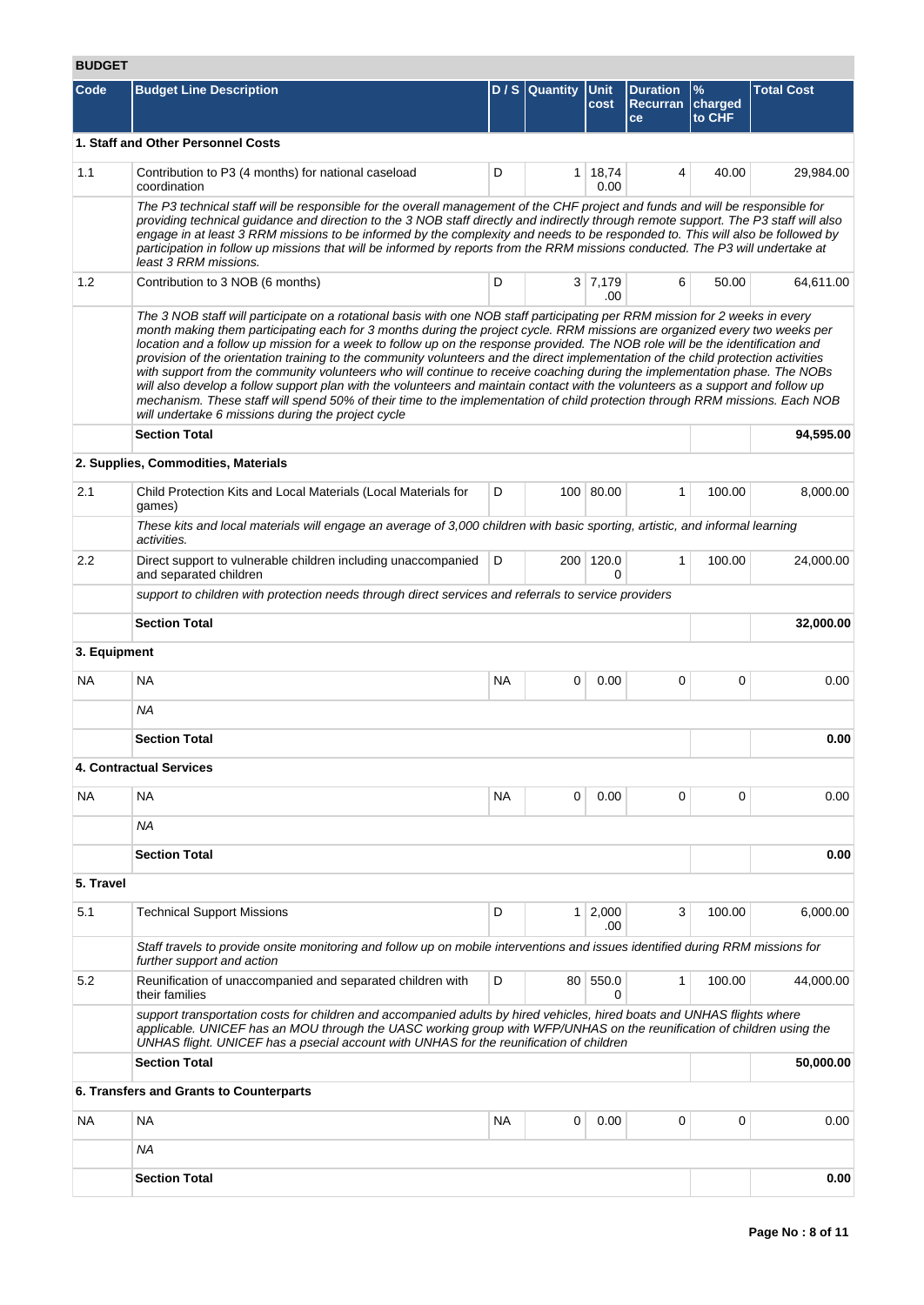|                   | 7. General Operating and Other Direct Costs                                                                                              |   |                |              |   |       |            |
|-------------------|------------------------------------------------------------------------------------------------------------------------------------------|---|----------------|--------------|---|-------|------------|
| 7.1               | Support to communication and internet services during RRM<br>mission                                                                     | D | 1              | 6,000<br>.00 | 2 | 30.00 | 3,600.00   |
|                   | To ensure access to the CPIMS and internet for reporting including monitoring case documentation quality and case<br>management progress |   |                |              |   |       |            |
| 7.2               | Support to CP staff DSA cost during RRM missions                                                                                         | D | $\overline{2}$ | 4,200<br>.00 | 2 | 40.00 | 6,720.00   |
|                   | contribution to the CP staff DSA during each two weeks missions in a month to RRM locations                                              |   |                |              |   |       |            |
|                   | <b>Section Total</b>                                                                                                                     |   |                |              |   |       | 10,320.00  |
| <b>SubTotal</b>   |                                                                                                                                          |   | 388.00         |              |   |       | 186,915.00 |
| Direct            |                                                                                                                                          |   |                |              |   |       | 186,915.00 |
| Support           |                                                                                                                                          |   |                |              |   |       |            |
| <b>PSC Cost</b>   |                                                                                                                                          |   |                |              |   |       |            |
|                   | <b>PSC Cost Percent</b>                                                                                                                  |   |                |              |   |       | 7.00       |
| <b>PSC Amount</b> |                                                                                                                                          |   |                |              |   |       | 13,084.05  |
| <b>Total Cost</b> |                                                                                                                                          |   |                |              |   |       | 199,999.05 |

# **Project Locations**

| <b>Location</b>                   | <b>Estimated</b><br>percentage<br>of budget<br>for each<br><b>location</b> | <b>Estimated number of beneficiaries</b><br>for each location |              |             |               |              | <b>Activity Name</b>                                                                                                                                                                                                                                                                                                                                                                                                                                                                                                                                                                                                                                                                                                                                                                                                                                                                                                                                                                                                                                                                                                                                                                                                                                                                                                                                                                                                                                             |
|-----------------------------------|----------------------------------------------------------------------------|---------------------------------------------------------------|--------------|-------------|---------------|--------------|------------------------------------------------------------------------------------------------------------------------------------------------------------------------------------------------------------------------------------------------------------------------------------------------------------------------------------------------------------------------------------------------------------------------------------------------------------------------------------------------------------------------------------------------------------------------------------------------------------------------------------------------------------------------------------------------------------------------------------------------------------------------------------------------------------------------------------------------------------------------------------------------------------------------------------------------------------------------------------------------------------------------------------------------------------------------------------------------------------------------------------------------------------------------------------------------------------------------------------------------------------------------------------------------------------------------------------------------------------------------------------------------------------------------------------------------------------------|
|                                   |                                                                            | <b>Men</b>                                                    | <b>Women</b> | <b>Boys</b> | Girls $\vert$ | <b>Total</b> |                                                                                                                                                                                                                                                                                                                                                                                                                                                                                                                                                                                                                                                                                                                                                                                                                                                                                                                                                                                                                                                                                                                                                                                                                                                                                                                                                                                                                                                                  |
| Eastern Equatoria -> Kapoeta East | 10                                                                         | 50                                                            | 150          | 300         | 300           |              | 800 Activity 1.1.1 : Identify, register and conduct<br>family tracing and reunification services for new<br>unaccompanied, separated and missing children<br>Activity 1.1.2 : Continue tracing of<br>unaccompanied, separated and missing girls and<br>boys; where necessary, ensure temporary care<br>placements and other emergency support (FTR)<br>services)<br>Activity 1.1.3 : Oversee and arrange reunification,<br>including booking and coordinating flights with<br><b>UNHAS</b><br>Activity 1.1.4 : Deploy Child Protection staff in the<br>emergency locations for continuous coaching,<br>mentoring and coordination of FTR and the<br>broader child protection response and directly<br>implement FTR services (2 weeks in a month).<br>Activity 2.1.1 : Implement mobile and community-<br>based psychosocial support initiatives with<br>affected children and caregivers by providing<br>structured psychosocial support activities<br>Activity 2.1.2 : Provide trainings and mentoring to<br>child protection community volunteers on child<br>protection and PSS to carry out quality<br>CBCFS/CBPSS, in line with national guidelines<br>Activity 2.1.3 : Provide girls and boys with<br>protection needs with Case Management<br>services including direct life saving services and<br>referrals<br>Activity 2.1.4 : Provide PSS supplies for the<br>utilization of volunteers and beneficiaries in the<br>implementation of PSS activities |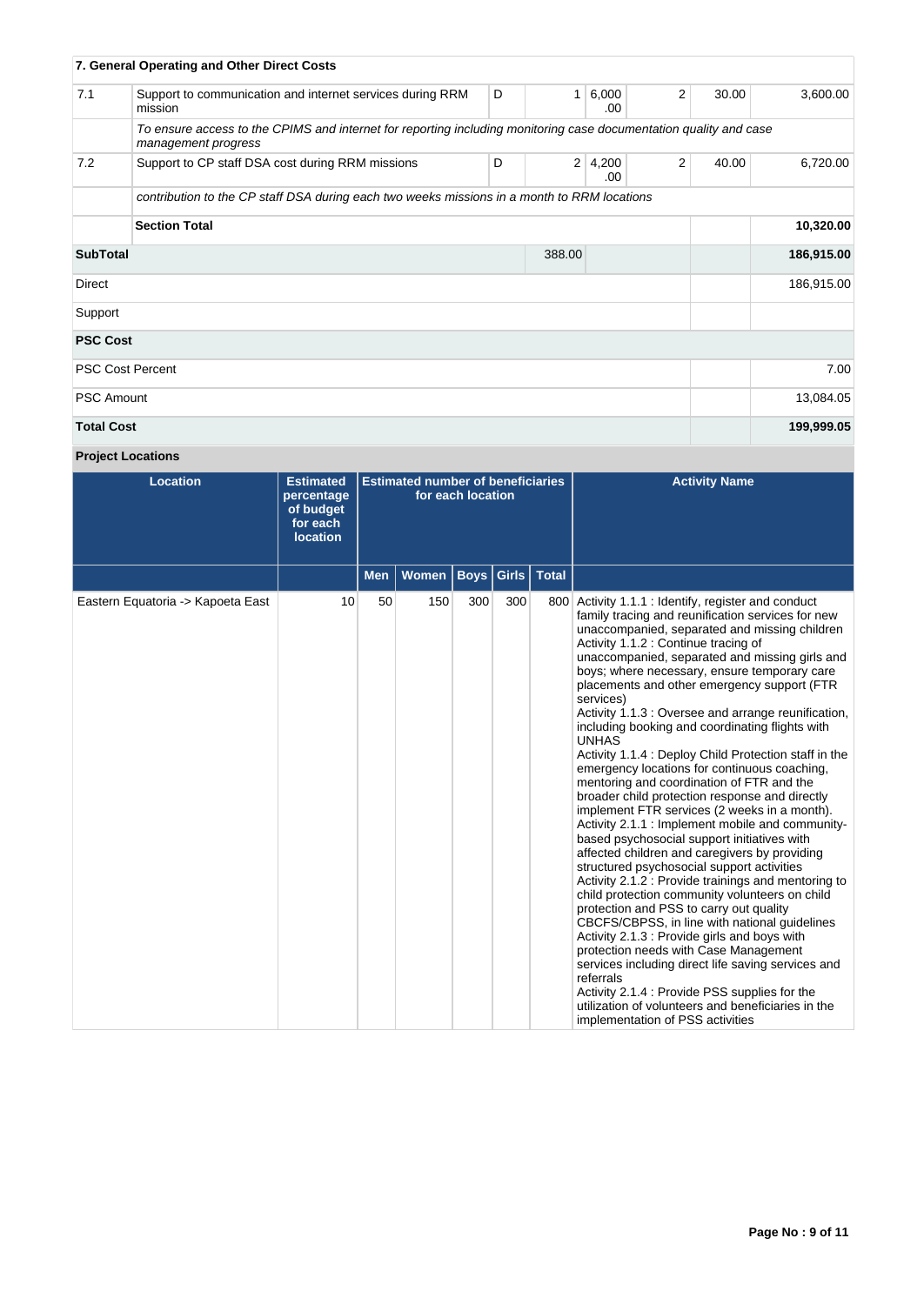| Jonglei -> Ayod   | 20 | 100 | 250 | 400 | 450 | 1,200 Activity 1.1.1 : Identify, register and conduct<br>family tracing and reunification services for new<br>unaccompanied, separated and missing children<br>Activity 1.1.2 : Continue tracing of<br>unaccompanied, separated and missing girls and<br>boys; where necessary, ensure temporary care<br>placements and other emergency support (FTR<br>services)<br>Activity 1.1.3 : Oversee and arrange reunification,<br>including booking and coordinating flights with<br><b>UNHAS</b><br>Activity 1.1.4 : Deploy Child Protection staff in the<br>emergency locations for continuous coaching,<br>mentoring and coordination of FTR and the<br>broader child protection response and directly<br>implement FTR services (2 weeks in a month).<br>Activity 2.1.1 : Implement mobile and community-<br>based psychosocial support initiatives with<br>affected children and caregivers by providing<br>structured psychosocial support activities<br>Activity 2.1.2 : Provide trainings and mentoring to<br>child protection community volunteers on child<br>protection and PSS to carry out quality<br>CBCFS/CBPSS, in line with national guidelines<br>Activity 2.1.3 : Provide girls and boys with<br>protection needs with Case Management<br>services including direct life saving services and<br>referrals<br>Activity 2.1.4 : Provide PSS supplies for the<br>utilization of volunteers and beneficiaries in the<br>implementation of PSS activities |
|-------------------|----|-----|-----|-----|-----|-------------------------------------------------------------------------------------------------------------------------------------------------------------------------------------------------------------------------------------------------------------------------------------------------------------------------------------------------------------------------------------------------------------------------------------------------------------------------------------------------------------------------------------------------------------------------------------------------------------------------------------------------------------------------------------------------------------------------------------------------------------------------------------------------------------------------------------------------------------------------------------------------------------------------------------------------------------------------------------------------------------------------------------------------------------------------------------------------------------------------------------------------------------------------------------------------------------------------------------------------------------------------------------------------------------------------------------------------------------------------------------------------------------------------------------------------------------------|
| Jonglei -> Nyirol | 20 | 100 | 200 | 400 | 450 | 1,150 Activity 1.1.1 : Identify, register and conduct<br>family tracing and reunification services for new<br>unaccompanied, separated and missing children<br>Activity 1.1.2 : Continue tracing of<br>unaccompanied, separated and missing girls and<br>boys; where necessary, ensure temporary care<br>placements and other emergency support (FTR<br>services)<br>Activity 1.1.3 : Oversee and arrange reunification,<br>including booking and coordinating flights with<br>UNHAS<br>Activity 1.1.4 : Deploy Child Protection staff in the<br>emergency locations for continuous coaching,<br>mentoring and coordination of FTR and the<br>broader child protection response and directly<br>implement FTR services (2 weeks in a month).<br>Activity 2.1.1 : Implement mobile and community-<br>based psychosocial support initiatives with<br>affected children and caregivers by providing<br>structured psychosocial support activities<br>Activity 2.1.2 : Provide trainings and mentoring to<br>child protection community volunteers on child<br>protection and PSS to carry out quality<br>CBCFS/CBPSS, in line with national guidelines<br>Activity 2.1.3 : Provide girls and boys with<br>protection needs with Case Management<br>services including direct life saving services and<br>referrals<br>Activity 2.1.4 : Provide PSS supplies for the<br>utilization of volunteers and beneficiaries in the<br>implementation of PSS activities        |